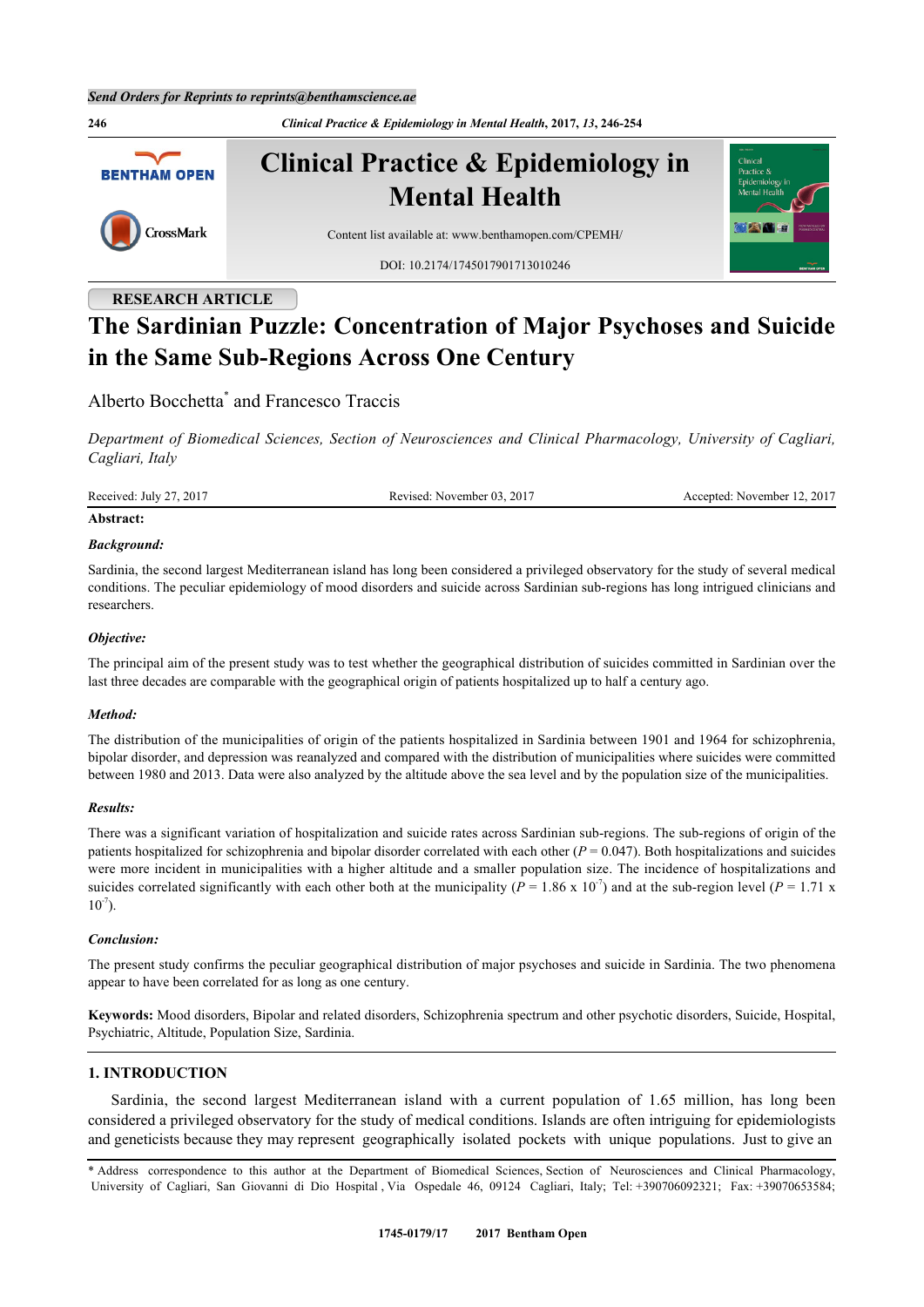### E-mail: [bocchett@unica.it](mailto:bocchett@unica.it)

example regarding the psychiatric field, the series of studies started in the 1930s by Erik Strömgren in the island of Bornholm, Denmark are among the most frequently cited epidemiological genetic works in the history of psychiatry [[1\]](#page-5-0). In his doctoral thesis, Strömgren provided a complete census of psychoses existing in Bornholm in 1935, and the census was repeated half a century later [\[2](#page-5-1)].

The peculiar epidemiology of mood disorders and suicide across Sardinian sub-regions has long intrigued clinicians and researchers. The first attempts to survey the incidence of mental disorders in Sardinia municipalities were published in the 1960s [\[3](#page-5-2), [4](#page-5-3)]. In the 1970s, Athanasios Koukopoulos noted that a strikingly high number of his patients with bipolar disorder came from one small village in Sardinia. After first consulting with Strömgren, Koukopoulos tried to undertake an epidemiological study there, but the progress in this unfunded community survey was limited [[5\]](#page-5-4).

Our group started to study bipolar and related disorders in Sardinia in the 1980s. The high prevalence of G6PD deficiency in Sardinia prompted us to survey G6PD activity in our population of patients with the initial aim of identifying pedigrees for an X-linkage study [\[6](#page-5-5)]. Unexpectedly, we found an excess of G6PD deficiency in the subgroups of patients with bipolar spectrum disorders [[7](#page-5-6) - [10](#page-6-0)]. We suggested that the uneven distribution of G6PD deficiency throughout Sardinia, depending on the once malaria endemicity, may explain in part why bipolar syndromes appear to be enriched in some areas, as already suggested by the two 1960s surveys of psychiatric hospitalizations [[3](#page-5-2), [4\]](#page-5-3).

In the meantime, we surveyed also heterozygous β-thalassemia as a phenotypic marker to be used in a linkage study with chromosome 11p15, which was popular in psychiatric genetics at that time. Unexpectedly, similarly to G6PD deficiency, we found excessive proportions of heterozygous β-thalassemia among subgroups of patients with bipolar spectrum disorders, especially those with psychotic symptoms[[7](#page-5-6), [11](#page-6-1), [12\]](#page-6-2). One possible explanation of such disproportions is that the two genetic conditions typical of Mediterranean areas have pleiotropic effects and play a role in psychiatric syndromes, even though a bias due to geographical stratification cannot be ruled out. With the advent of DNA molecular markers, our group undertook several genetic association studies of candidate loci for bipolar illness, but results were not substantial [\[13](#page-6-3) - [22\]](#page-6-4).

Over the last decades, we have also investigated clinical characteristics of bipolar spectrum disorders and suicide behavior within families of Sardinian patients[[23](#page-6-5), [24](#page-6-6)]. More recently, we focused again on the geographical distribution of mental illness across Sardinian sub-regions. For example, we found higher suicide mortality rates in municipalities whose lithium content in stream sediments is lower (submitted for publication).

Given the known relationship between suicide and major psychiatric illness, the aim of the present study was to test whether the geographical distribution of suicides committed in Sardinia over the last three decades may be comparable with the geographical origin of patients hospitalized in the two Sardinian mental hospitals up to half a century ago.

# **2. METHODS**

# **2.1. Reappraisal of Data on Former Psychiatric Hospitalizations in Sardinia (1901-1964)**

The aforementioned survey by Camba and Rudas [[4\]](#page-5-3) regarded all clinical records of patients hospitalized between 1901 and 1964 in the two provincial mental hospital of Cagliari and Sassari, which were instituted in 1901. Patients were classified by birthplace. Sardinian municipalities in 1964 amounted to 335. The paper provided geographical charts showing the incidence of hospitalizations for various disorders across the municipalities of origin. In addition, the cumulative incidence rates were provided regarding the 33 so-called historical regions of Sardinia. The latter subdivision is still in use for some purposes, even if not officially corresponding to the current administrative regions. It reflects the ancient subdivisions dating back to medieval times, mostly based on the absence of geographical barriers, the relative language homogeneity, and the tendency towards endogamy. The survey studied 16,305 hospital records, which can be considered a very representative sample of severe psychiatric disorders in Sardinia in the first half of the XX century.

In the original survey, the rates for single municipalities were calculated taking into account the average number of residents during the period under study. The overall Sardinian population between 1901 and 1964 averaged 1,043,452. The diagnoses were based on classifications in force at that time in Italy. The authors considered the following nine nosographic classes (corresponding current diagnoses are shown in parentheses): 1) schizophrenic syndromes; 2) paranoia and delusional syndromes; 3) oligophrenic syndromes (intellectual disability); 4) epilepsy; 5) alcohol-related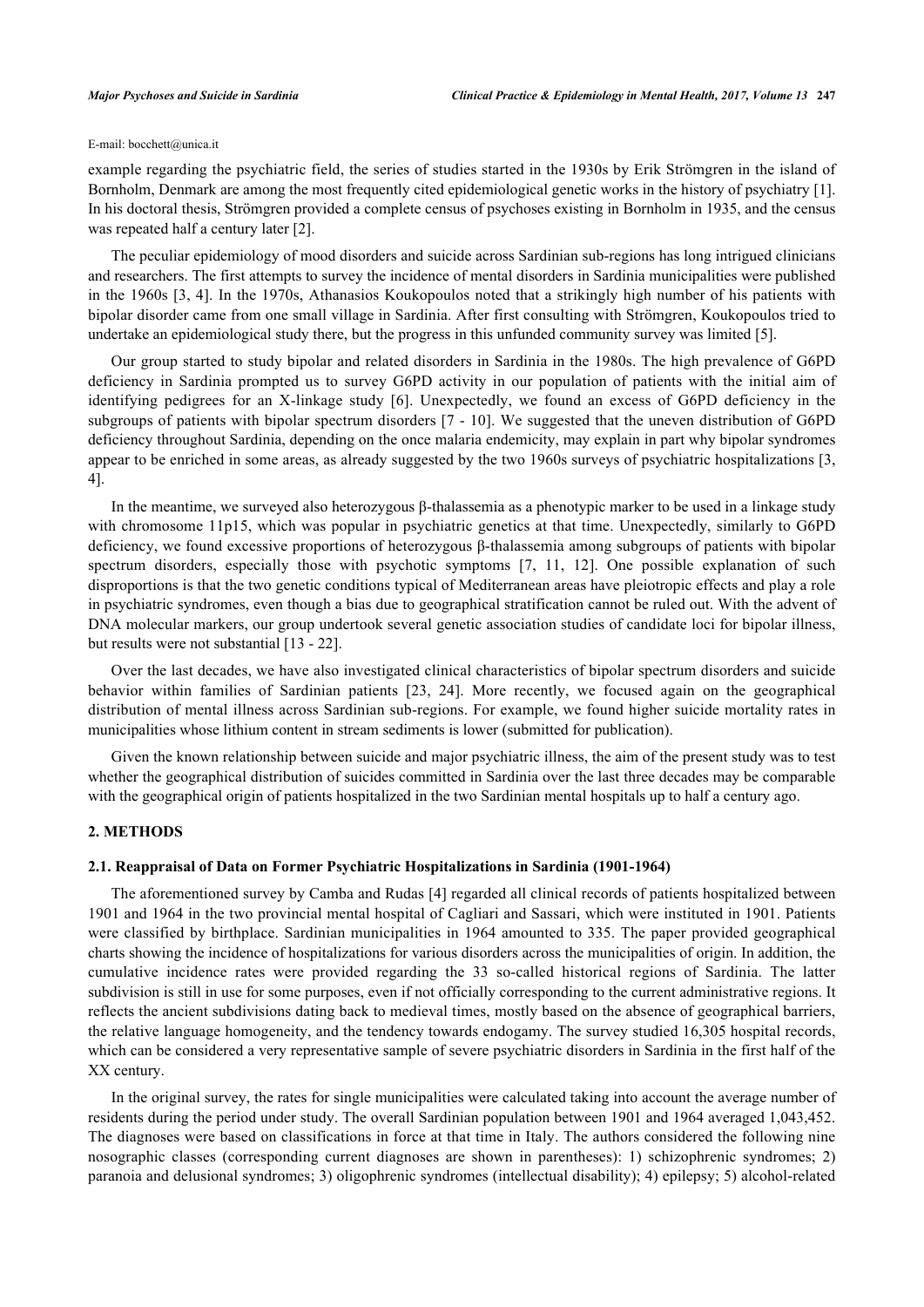disorders and toxic psychoses; 6) dysthymias (bipolar disorder); 7) psychoneurotic syndromes (major depression); 8) progressive paralysis (general paresis or paralytic dementia due to neurosyphilis); 9) dementia syndromes. It must be noted that infectious brain diseases and epilepsy might led to psychiatric hospitalizations because specific medications were not available yet.

#### **2.2. Data on Suicides (1980-2013)**

The Italian National Institute of Statistic (ISTAT) provides the database of all causes of death from medical certification sorted by codes according to the World Health Organization International Classification of Disease (ICD-9 and ICD-10). We extracted data on suicides occurred in Sardinian municipalities during the periods 1980-2003 and 2006-2013. Data regarding single municipalities were not available for the years 2004 and 2005. Suicides corresponded to ICD-9 categories E950-E959 (in the 1980-2003 period), and to ICD-10 categories X60-X84 (in the 2006-2013 period).

Demographic data were extracted from the Italian National Institute of Statistics—ISTAT web site [\(http://demo.istat.it/index.html](http://demo.istat.it/index.html)), in which population data were obtained from Population Register Offices of each Italian municipality. Data available from the register are estimates in the intercensal period (ten years) and inferred by elaborating data concerning the last census and the demographic flows, such as births and deaths, in the decades considered.

We calculated the cumulative incidence of suicide per 1000 residents for each municipality according to the average residential population over the period from 1980 to 2013.

Sardinia currently consists of 377 municipalities whose population ranges from one hundred to 150,000 inhabitants. Many hamlets have become independent since the 1965 survey on psychiatric hospitalizations, when municipalities amounted to 335 [[4\]](#page-5-3). The principal variation in population size over the last decades has regarded larger cities and coastal towns whose population has increased, whereas the majority of smaller villages has maintained a similar population size. The overall Sardinian population size has varied from 1,594,000 (1981 census) to 1,639,362 (2011 census).

To avoid bias potentially associated with outliers, we also calculated cumulative suicide incidence in Sardinian subregions, similar to those used in the 1965 survey on psychiatric hospitalizations [[4\]](#page-5-3). We chose 39 sub-regions based on a slight modification of the plan for the reassessment of the best administrative subdivisions published in 2006 in a deliberation by the Sardinian government (Regione Autonoma della Sardegna: Deliberazione Giunta Regionale, 15 dicembre 2006, n. 52/2).

#### **2.3. Population Size of Municipalities and Altitude**

We calculated the cumulative incidence of hospitalizations for schizophrenia, bipolar disorder, and depression between 1901 and 1964 and the cumulative suicide incidence with a view to the population size of the municipalities and their altitude above the sea level.

#### **2.4. Correlation Between Hospitalizations (1901-1964) and Suicides (1980-2013)**

We compared the incidence of hospitalizations for the three principal psychiatric disorders (schizophrenia, bipolar disorder, depression) between 1901 and 1964 and the incidence of suicides recorded between 1980 and 2013, using two levels of geographical subdivisions (municipalities and historical sub-regions).

#### **3. RESULTS**

#### **3.1. Reappraisal of Data on Former Psychiatric Hospitalizations in Sardinia (1901-1964) with New Calculations**

According to the original survey [\[4](#page-5-3)], the cumulative incidence of individuals hospitalized for any diagnosis in the two Sardinian mental hospitals between 1901 and 1964 was 15.6 per 1000 residents. The incidence rates per 1000 residents for the single diagnostic subgroups were the following: schizophrenia = 5.37; delusional syndromes =  $0.37$ ; intellectual disability = 1.86; epilepsy = 0.89; alcohol-related disorders and toxic psychoses = 1.08; bipolar disorder = 1.93; major depression = 1.37; neurosyphilis = 0.55; dementia = 2.18.

The distribution by area of origin was similar between schizophrenia, bipolar disorder, and depression. There was an "epicenter" of municipalities with higher incidence for such disorders in the south east area of Sardinia. The distribution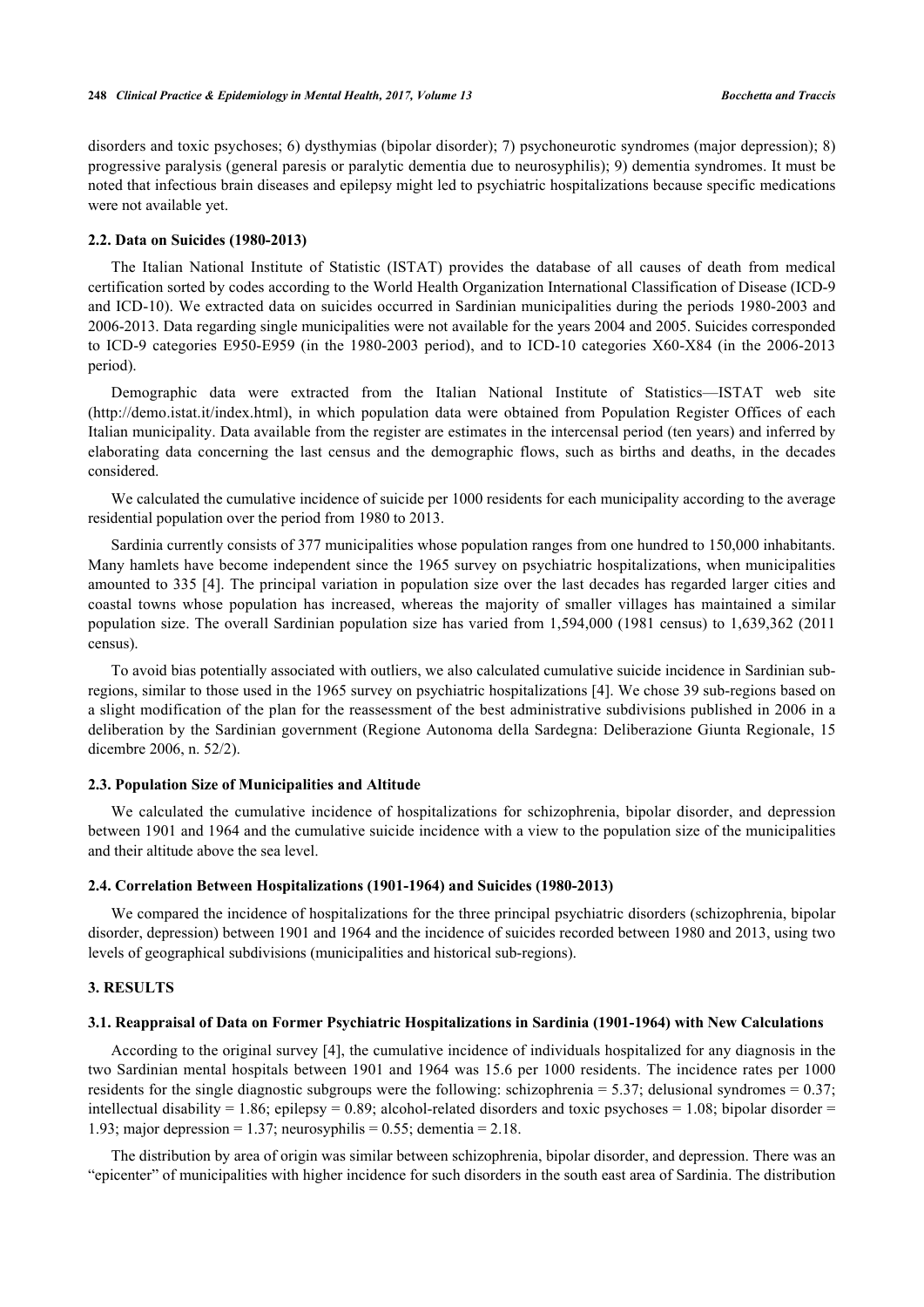regarding the remaining diagnostic subgroups did not reveal any particular pattern. The epicenter was graphically evident in the charts included in the original publication depicting the 33 historical sub-regions.

According to our new calculations, the overall cumulative incidence of hospitalizations for schizophrenia, bipolar disorder, and depression between 1901 and 1964 in Sardinia was 8.7 per 1000 residents (95% CI = 8.5-8.8). These represented 56% of all the hospitalizations recorded. There was a threefold variation between the birthplace sub-region with the highest rate (Barbagia di Seulo = 15.8 per 1000 residents;  $95\%$  CI = 12.9-18.9) and the birthplace sub-region with the lowest rate (Sulcis =  $5.3$  per 1000 residents;  $95\%$  CI =  $4.7-5.9$ ).

The hospitalization rates for schizophrenia and bipolar disorder across the 33 historical sub-regions correlated with each other  $(R = 0.35; P = 0.047)$ .

The rates of hospitalizations for schizophrenia, bipolar disorder, and depression were lower for the individuals born in towns with more than 10,000 residents (that represented 29% of all residents) (7.1 per 1000 residents; 95% CI = 6.8-7.4) compared to the individuals born in smaller municipalities (9.3 per 1000 residents; 95% CI = 9.1-9.5).

There was a positive correlation between the hospitalization rates for schizophrenia, bipolar disorder, and depression and the altitude of the 335 municipalities (Multiple  $R = 0.38$ ;  $P = 1.11 \times 10^{-12}$ ).

# **3.2. Data on Suicides Recorded Between 1980 and 2013**

The overall number of suicides committed in the 377 Sardinian municipalities during the study period (1980-2013) amounted to 4967, corresponding to a cumulative incidence of 3.0 per 1000 residents (95% CI = 2.9-3.1).

There was a five-fold variation between the sub-region with the highest rate (Barbagia di Seulo = 9.5 per 1000 residents; 95% CI = 6.9-12.7) and the sub-region with the lowest rate (Baronie = 1.8 per 1000 residents; 95% CI = 1.4-2.3).

Suicide rates were lower for the individuals born in towns with more than 10,000 residents (that represented 52% of all residents) (2.6 per 1000 residents;  $95\%$  CI = 2.5-2.7) compared with the individuals born in smaller municipalities  $(3.4 \text{ per } 1000 \text{ residents}; 95\% \text{ CI} = 3.3-3.6).$ 

There was a positive correlation between the suicide rates and the altitude of the 377 municipalities (Multiple *R* = 0.26;  $P = 3.58 \times 10^{-7}$ ).

#### **3.3. Correlation Between Hospitalizations (1901-1964) and Suicides (1980-2013).**

<span id="page-3-0"></span>When examining the 335 municipalities existing in Sardinia in 1964, the incidence of hospitalizations recorded between 1901 and 1964 for the three principal psychiatric disorders (schizophrenia, bipolar disorder, and depression) and the incidence of suicides recorded between 1980 and 2013 correlated significantly ( $R = 0.28$ ;  $P = 1.86 \times 10^{-7}$ ). Similar results were obtained by examining the 39 Sardinian historical sub-regions  $(R = 0.73; P = 1.71 \times 10^{-7})$  $(R = 0.73; P = 1.71 \times 10^{-7})$  $(R = 0.73; P = 1.71 \times 10^{-7})$  (Fig. 1).



Fig. (1). For graphical purposes, data were ordered by decreasing values of suicide rates.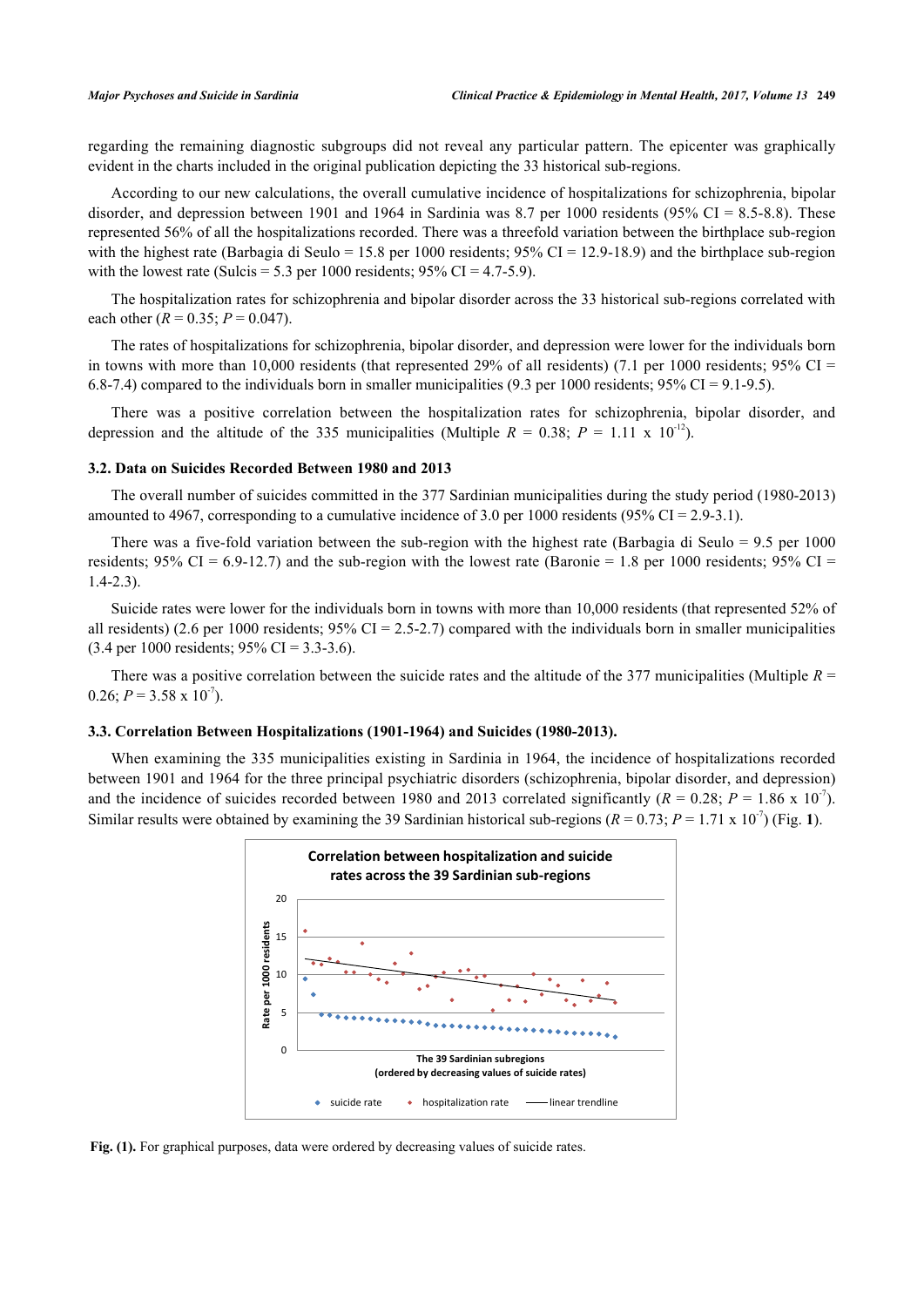# **4. DISCUSSION**

The availability of data on past hospitalizations and recent suicides divided by municipality has allowed the principal interesting observation from the present study that major psychoses and suicide have had similar distributions within Sardinian sub-regions across one century. A secondary observation was that the correlation with altitude and the rural/urban ratio were similar between hospitalizations and suicides.

We must underscore that both mental illness and suicide are complex phenomena with many underlying factors. Their shared geographical distribution, as found in the present study, may depend on sociocultural, genetic and/or environmental aspects, but it can provide an initial step aiming at identifying new potential tiles in the Sardinian puzzle. Recent studies have confirmed that isolated populations can provide interesting hints in the psychiatric field, as was for example the case of the traditional Amish community [[25\]](#page-6-7). The Amish Study of Major Affective Disorder (ASMAD), initiated in the 1970s has tracked several multi-generation pedigrees with high prevalence of bipolar spectrum disorders [\[26](#page-6-8)]. All suicides for a 100-year period (1880 to 1980) were ascertained [\[27](#page-6-9)]. The majority (92%) of suicide cases were diagnosed with a major affective disorder and were situated in multigenerational families with heavy loading for bipolar, unipolar, and other affective-spectrum illnesses.

The population originating from some Sardinian sub-regions can be considered as isolated as the Amish community, and may also provide interesting data. Interestingly, a recent study of the Amish families combining microsatellite and high-density single nucleotide polymorphism (SNP) genotypes with whole-genome sequence data implicated dozens of rare alleles that may interact to determine risk for bipolar disorder [\[28\]](#page-6-10). Other data from the Amish study suggest potential roles of functional variation of neuronal potassium channels or copy number variants which may be contributing factors in the phenotypic presentation and heterogeneity of mental illness [\[29,](#page-7-0) [30](#page-7-1)]. Thus, it has become evident, as also suggested from other genetic studies that single genetic variants may result in a wide range of psychopathological presentations [\[31](#page-7-2) - [33\]](#page-7-3). The latter observation challenges the validity of current nosographic classifications and may even be consistent with the results from the Sardinian survey of hospitalizations showing similar distributions between schizophrenia and mood disorders.

The incidence rates of hospitalizations for schizophrenia appear at least two times greater than those of bipolar disorders, that is at odds with current nosology, but it must be noted that the presence of psychotic symptoms in patients with affective episodes often resulted in a diagnosis of schizophrenia up to the advent of current criteria (at least up to 1980, when DSM-III began to be used also in Italy) and to the introduction of lithium therapy in the 1970s.

The comparable geographical distribution between hospitalizations and suicide rates found in the present study is consistent with the evidence that mental illness is present among >90% of suicides [[34,](#page-7-4) [35\]](#page-7-5). The lifetime risk of suicide is estimated to be 4% in patients with mood disorders [[36\]](#page-7-6), 8% in people with bipolar disorder [\[37,](#page-7-7) [38\]](#page-7-8), and 5% in people with schizophrenia [[39\]](#page-7-9).

To date, the interpretation of the reasons of the variable geographical distribution of mental illness and suicides have largely been influenced by the perspective of the XIX century French pioneer sociologist Émile Durkheim. For example, in his book "*Suicide*" published in 1897 [[40\]](#page-7-10), Durkheim focused on family and social factors, including marital status, religion, employment, and social integration. One of the principal issues has been the rural/urban ratio in suicide rates.

In the present study, we found that both hospitalizations and suicides were more incident in small villages. Similar patterns are being observed in recent studies of other populations [[41,](#page-7-11) [42\]](#page-7-12).

Another interesting aspect shared with studies from other countries is the positive correlation between suicide and altitude above the sea level, that has been attributed to the effects of metabolic stress associated with mild hypoxia in individuals with mood disorders [[43](#page-7-13) - [45](#page-7-14)].

Besides the risk factors shared with other populations, our hypothesis is that some genetic and/or environmental peculiarities may contribute to the geographical distribution of mental illness and suicide in Sardinia. For example, our series of the aforementioned studies suggested that G6PD deficiency and heterozygous β-thalassemia, two hematological conditions typical of the Mediterranean area, can have pleiotropic effects, including a potential role in bipolar-spectrum disorders [[7](#page-5-6) - [12](#page-6-2)]. With regard to suicide, we also suggested a role of low cholesterol concentrations,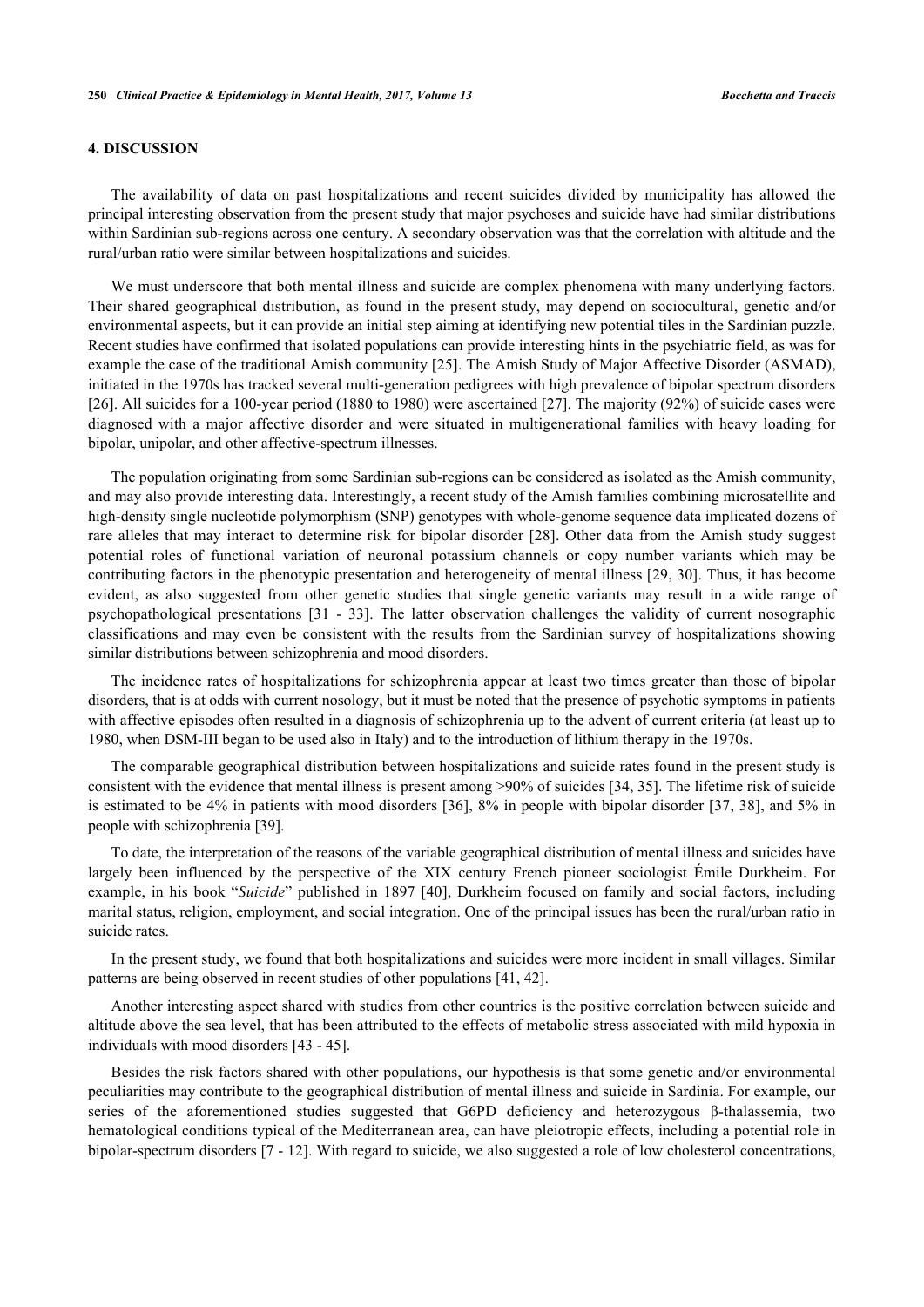which may depend on either genetic factors and/or specifically Mediterranean dietary habits [\[46](#page-7-15)]. More recently, we suggested that comorbidity with thyroid autoimmunity, which is very prevalent in Sardinia [[47\]](#page-7-16) may be associated with psychiatric manifestations including suicidality [[48](#page-7-17), [49](#page-7-18)]. With particular regard to the geographic distribution across Sardinian sub-regions, we would like to mention our recent finding that the concentration of lithium in stream sediments correlates inversely with suicide mortality (manuscript in preparation). A protective effect of naturally occurring lithium against suicide has already been suggested by research groups from several countries studying lithium content in drinking water (for review see [[50\]](#page-8-0)). The relationship between lithium content in drinking water and suicide may also have complex interactions with altitude [[51](#page-8-1)], which is was in turn associated with hospitalization and suicide rates in the present study.

# **CONCLUSION**

The present study confirms prior suggestions that there is a peculiar geographical distribution of major psychoses and suicide in Sardinia. The two phenomena appear to have been correlated for as long as one century. These data can be the base for further studies aiming at unraveling the complex pathogenesis of major psychoses and suicide. One potential approach, similar to that already used in the Amish study [[29](#page-7-0)], would be to search for candidate genetic variants carried by affected members of families originating from specific Sardinian isolates.

# **ETHICS APPROVAL AND CONSENT TO PARTICIPATE**

Not applicable.

# **HUMAN AND ANIMAL RIGHTS**

No Animals/Humans were used for studies that are base of this research.

# **CONSENT FOR PUBLICATION**

Not applicable.

# **CONFLICT OF INTEREST**

The authors declare no conflict of interest, financial or otherwise.

# **ACKNOWLEDGEMENTS**

The authors wish to thank Dr Marianna Tosi (Italian National Institute of Statistics) for access to data on suicide mortality in Sardinian municipalities and Ms Enrica Mosca for editing the manuscript.

#### **REFERENCES**

<span id="page-5-0"></span>[1] Schioldann J, Strömgren LS. Erik Robert Volter Strömgren, 28 November 1909-15 March 1993. A bio-bibliography. Acta Psychiatr Scand 1996; 94(5): 283-302.

[\[http://dx.doi.org/10.1111/j.1600-0447.1996.tb09864.x\]](http://dx.doi.org/10.1111/j.1600-0447.1996.tb09864.x) [PMID: [9124075](http://www.ncbi.nlm.nih.gov/pubmed/9124075)]

- <span id="page-5-1"></span>[2] Bøjholm S, Strömgren E. Prevalence of schizophrenia on the island of Bornholm in 1935 and in 1983. In: Sartorius N, Nielsen JA, Strömgren E, Eds Changes of frequency in mental disorders over time Results of repeated surveys of mental disorders in the general population Acta Psychiatr Scand. 1989; 79: pp. (S348)157-66.
- <span id="page-5-2"></span>[3] Camba R, Bernardino MC. L'incidenza delle malattie mentali nella provincia di Cagliari. Rass Med Sarda 1962; 64(6): 609-27. [PMID: [14017978\]](http://www.ncbi.nlm.nih.gov/pubmed/14017978)
- <span id="page-5-3"></span>[4] Camba R, Rudas N. Distribuzione delle malattie mentali in Sardegna. Rivista Sarda di Criminologia 1965; 1: 349-83.
- <span id="page-5-4"></span>[5] Reginaldi D, Koukopoulos A, Baldessarini RJ, *et al.* Transitions: Athanasios Koukopoulos [AθανάσιOς κOυκόπOυλOς], M.D. (1931–2013). Int J Bipolar Disord 2013; 1(1): 18. [\[http://dx.doi.org/10.1186/2194-7511-1-17\]](http://dx.doi.org/10.1186/2194-7511-1-17) [PMID: [26054599](http://www.ncbi.nlm.nih.gov/pubmed/26054599)]
- <span id="page-5-5"></span>[6] Del Zompo M, Bocchetta A, Goldin LR, Corsini GU. Linkage between X-chromosome markers and manic-depressive illness. Two Sardinian pedigrees. Acta Psychiatr Scand 1984; 70(3): 282-7. [\[http://dx.doi.org/10.1111/j.1600-0447.1984.tb01210.x\]](http://dx.doi.org/10.1111/j.1600-0447.1984.tb01210.x) [PMID: [6333780](http://www.ncbi.nlm.nih.gov/pubmed/6333780)]
- <span id="page-5-6"></span>[7] Bocchetta A, Severino G, Bernardi F, Del Zompo M. Associations between heterozygous ß-thalassaemia, glucose-6-phosphate dehydrogenase deficiency, and affective disorders of the bipolar spectrum. Ital J Psychiatr Behav Sci 1993; 3: 107-10.
- [8] Bocchetta A, Piccardi MP, Del Zompo M. Is bipolar disorder linked to Xq28? Nat Genet 1994; 6(3): 224. [\[http://dx.doi.org/10.1038/ng0394-224](http://dx.doi.org/10.1038/ng0394-224)] [PMID: [8012380](http://www.ncbi.nlm.nih.gov/pubmed/8012380)]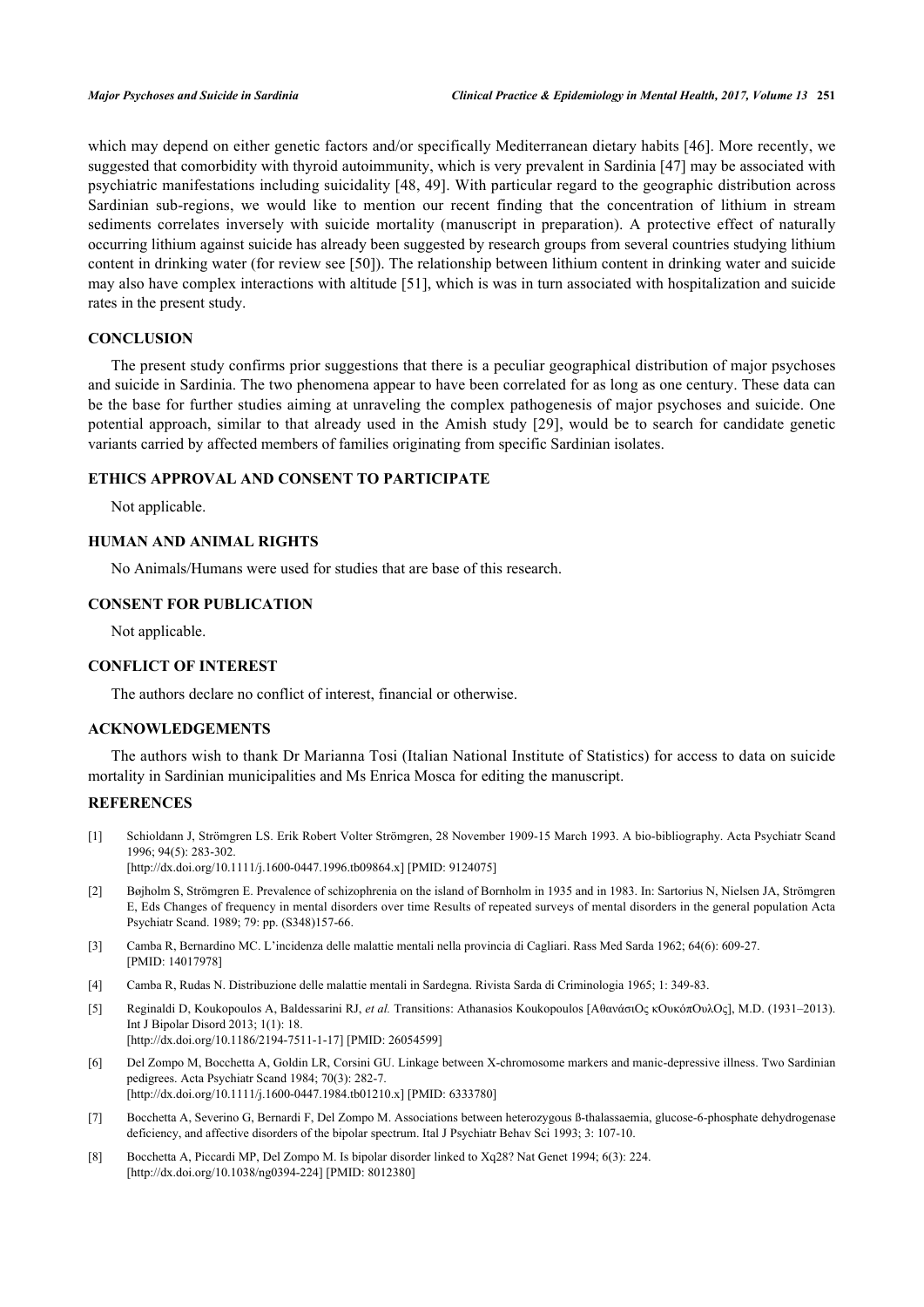- [9] Bocchetta A, Piccardi MP, Martinelli V, Quesada G, Del Zompo M. Maternal inheritance of manic depression in hemizygotes for the G6PD-Mediterranean mutation. Indirect evidence for Xq28 transmission in Sardinia. Psychiatr Genet 1999; 9(2): 63-8. [\[http://dx.doi.org/10.1097/00041444-199906000-00003](http://dx.doi.org/10.1097/00041444-199906000-00003)] [PMID: [10412184\]](http://www.ncbi.nlm.nih.gov/pubmed/10412184)
- <span id="page-6-0"></span>[10] Bocchetta A. Psychotic mania in glucose-6-phosphate-dehydrogenase-deficient subjects. Ann Gen Hosp Psychiatry 2003; 2(1): 6. [\[http://dx.doi.org/10.1186/1475-2832-2-6\]](http://dx.doi.org/10.1186/1475-2832-2-6) [PMID: [12844366](http://www.ncbi.nlm.nih.gov/pubmed/12844366)]
- <span id="page-6-1"></span>[11] Bocchetta A, Del Zompo M. Bipolar affective disorder and heterozygous β-thalassemia. Am J Psychiatry 1990; 147(8): 1094. [\[http://dx.doi.org/10.1176/ajp.147.8.1094b\]](http://dx.doi.org/10.1176/ajp.147.8.1094b) [PMID: [2375451](http://www.ncbi.nlm.nih.gov/pubmed/2375451)]
- <span id="page-6-2"></span>[12] Bocchetta A. Heterozygous beta-thalassaemia as a susceptibility factor in mood disorders: excessive prevalence in bipolar patients. Clin Pract Epidemol Ment Health 2005; 1(1): 6. [\[http://dx.doi.org/10.1186/1745-0179-1-6\]](http://dx.doi.org/10.1186/1745-0179-1-6) [PMID: [15967056](http://www.ncbi.nlm.nih.gov/pubmed/15967056)]
- <span id="page-6-3"></span>[13] Piccardi MP, Severino G, Bocchetta A, Palmas MA, Ruiu S, Del Zompo M. No evidence of association between dopamine D3 receptor gene and bipolar affective disorder. Am J Med Genet 1997; 74(2): 137-9. [\[http://dx.doi.org/10.1002/\(SICI\)1096-8628\(19970418\)74:2<137::AID-AJMG4>3.0.CO;2-R\]](http://dx.doi.org/10.1002/(SICI)1096-8628(19970418)74:2<137::AID-AJMG4>3.0.CO;2-R) [PMID: [9129711](http://www.ncbi.nlm.nih.gov/pubmed/9129711)]
- [14] Bocchetta A, Piccardi MP, Palmas MA, Chillotti C, Oi A, Del Zompo M. Family-based association study between bipolar disorder and DRD2, DRD4, DAT, and SERT in Sardinia. Am J Med Genet 1999; 88(5): 522-6. [\[http://dx.doi.org/10.1002/\(SICI\)1096-8628\(19991015\)88:5<522::AID-AJMG16>3.0.CO;2-M\]](http://dx.doi.org/10.1002/(SICI)1096-8628(19991015)88:5<522::AID-AJMG16>3.0.CO;2-M) [PMID: [10490710](http://www.ncbi.nlm.nih.gov/pubmed/10490710)]
- [15] Piccardi MP, Ardau R, Chillotti C, *et al.* Manic-depressive illness: An association study with the inositol polyphosphate 1-phosphatase and serotonin transporter genes. Psychiatr Genet 2002; 12(1): 23-7. [\[http://dx.doi.org/10.1097/00041444-200203000-00003](http://dx.doi.org/10.1097/00041444-200203000-00003)] [PMID: [11901356\]](http://www.ncbi.nlm.nih.gov/pubmed/11901356)
- [16] Severino G, Congiu D, Serreli C, *et al.* A48G polymorphism in the D1 receptor genes associated with bipolar I disorder. Am J Med Genet B Neuropsychiatr Genet 2005; 134B(1): 37-8. [\[http://dx.doi.org/10.1002/ajmg.b.30116\]](http://dx.doi.org/10.1002/ajmg.b.30116) [PMID: [15704231](http://www.ncbi.nlm.nih.gov/pubmed/15704231)]
- [17] Del Zompo M, De Luca V, Severino G, *et al.* Haplotype association study between DRD1 gene and bipolar type I affective disorder in two samples from Canada and Sardinia. Am J Med Genet B Neuropsychiatr Genet 2007; 144B(2): 237-41. [\[http://dx.doi.org/10.1002/ajmg.b.30445\]](http://dx.doi.org/10.1002/ajmg.b.30445) [PMID: [17066478](http://www.ncbi.nlm.nih.gov/pubmed/17066478)]
- [18] Squassina A, Manchia M, Manconi F, *et al.* A case-control association study of the PDLIM5 gene and bipolar disorder in a Sardinian sample. Psychiatr Genet 2008; 18(3): 128-32. [\[http://dx.doi.org/10.1097/YPG.0b013e3282fb003d](http://dx.doi.org/10.1097/YPG.0b013e3282fb003d)] [PMID: [18496210\]](http://www.ncbi.nlm.nih.gov/pubmed/18496210)
- [19] Severino G, Manchia M, Contu P, *et al.* Association study in a Sardinian sample between bipolar disorder and the nuclear receptor REV-ERBalpha gene, a critical component of the circadian clock system. Bipolar Disord 2009; 11(2): 215-20. [\[http://dx.doi.org/10.1111/j.1399-5618.2009.00667.x\]](http://dx.doi.org/10.1111/j.1399-5618.2009.00667.x) [PMID: [19267705](http://www.ncbi.nlm.nih.gov/pubmed/19267705)]
- [20] Del Zompo M, Severino G, Ardau R, *et al.* Genome-scan for bipolar disorder with sib-pair families in the Sardinian population: A new susceptibility locus on chromosome 1p22-p21? Am J Med Genet B Neuropsychiatr Genet 2010; 153B(6): 1200-8. [PMID: [20468074\]](http://www.ncbi.nlm.nih.gov/pubmed/20468074)
- [21] Pisanu C, Congiu D, Costa M, *et al.* No association of endocannabinoid genes with bipolar disorder or lithium response in a Sardinian sample. Psychiatry Res 2013; 210(3): 887-90. [\[http://dx.doi.org/10.1016/j.psychres.2013.09.025](http://dx.doi.org/10.1016/j.psychres.2013.09.025)] [PMID: [24126189\]](http://www.ncbi.nlm.nih.gov/pubmed/24126189)
- <span id="page-6-4"></span>[22] Del Zompo M, Deleuze JF, Chillotti C, et al. Association study in three different populations between the GPR88 gene and major psychoses. Mol Genet Genomic Med 2014; 2(2): 152-9. [\[http://dx.doi.org/10.1002/mgg3.54](http://dx.doi.org/10.1002/mgg3.54)] [PMID: [24689078\]](http://www.ncbi.nlm.nih.gov/pubmed/24689078)
- <span id="page-6-5"></span>[23] Bocchetta A, Bernardi F, Garau L, *et al.* Familial rates of affective illness in Sardinia with special reference to schizoaffective disorder. Eur Arch Psychiatry Clin Neurosci 1990; 240(1): 16-20. [\[http://dx.doi.org/10.1007/BF02190087\]](http://dx.doi.org/10.1007/BF02190087) [PMID: [2147897](http://www.ncbi.nlm.nih.gov/pubmed/2147897)]
- <span id="page-6-6"></span>[24] Manchia M, Hajek T, O'Donovan C, *et al.* Genetic risk of suicidal behavior in bipolar spectrum disorder: Analysis of 737 pedigrees. Bipolar Disord 2013; 15(5): 496-506. [\[http://dx.doi.org/10.1111/bdi.12088](http://dx.doi.org/10.1111/bdi.12088)] [PMID: [23734877\]](http://www.ncbi.nlm.nih.gov/pubmed/23734877)
- <span id="page-6-7"></span>[25] Hou L, Faraci G, Chen DT, *et al.* Amish revisited: Next-generation sequencing studies of psychiatric disorders among the Plain people. Trends Genet 2013; 29(7): 412-8. [\[http://dx.doi.org/10.1016/j.tig.2013.01.007](http://dx.doi.org/10.1016/j.tig.2013.01.007)] [PMID: [23422049](http://www.ncbi.nlm.nih.gov/pubmed/23422049)]
- <span id="page-6-8"></span>[26] Egeland JA, Hostetter AM. Amish Study, I: Affective disorders among the Amish, 1976-1980. Am J Psychiatry 1983; 140(1): 56-61. [\[http://dx.doi.org/10.1176/ajp.140.1.56\]](http://dx.doi.org/10.1176/ajp.140.1.56) [PMID: [6847986](http://www.ncbi.nlm.nih.gov/pubmed/6847986)]
- <span id="page-6-9"></span>[27] Egeland JA, Sussex JN. Suicide and family loading for affective disorders. JAMA 1985; 254(7): 915-8. [\[http://dx.doi.org/10.1001/jama.1985.03360070053022](http://dx.doi.org/10.1001/jama.1985.03360070053022)] [PMID: [4021024\]](http://www.ncbi.nlm.nih.gov/pubmed/4021024)
- <span id="page-6-10"></span>[28] Georgi B, Craig D, Kember RL, *et al.* Genomic view of bipolar disorder revealed by whole genome sequencing in a genetic isolate. PLoS Genet 2014; 10(3): e1004229. [\[http://dx.doi.org/10.1371/journal.pgen.1004229](http://dx.doi.org/10.1371/journal.pgen.1004229)] [PMID: [24625924\]](http://www.ncbi.nlm.nih.gov/pubmed/24625924)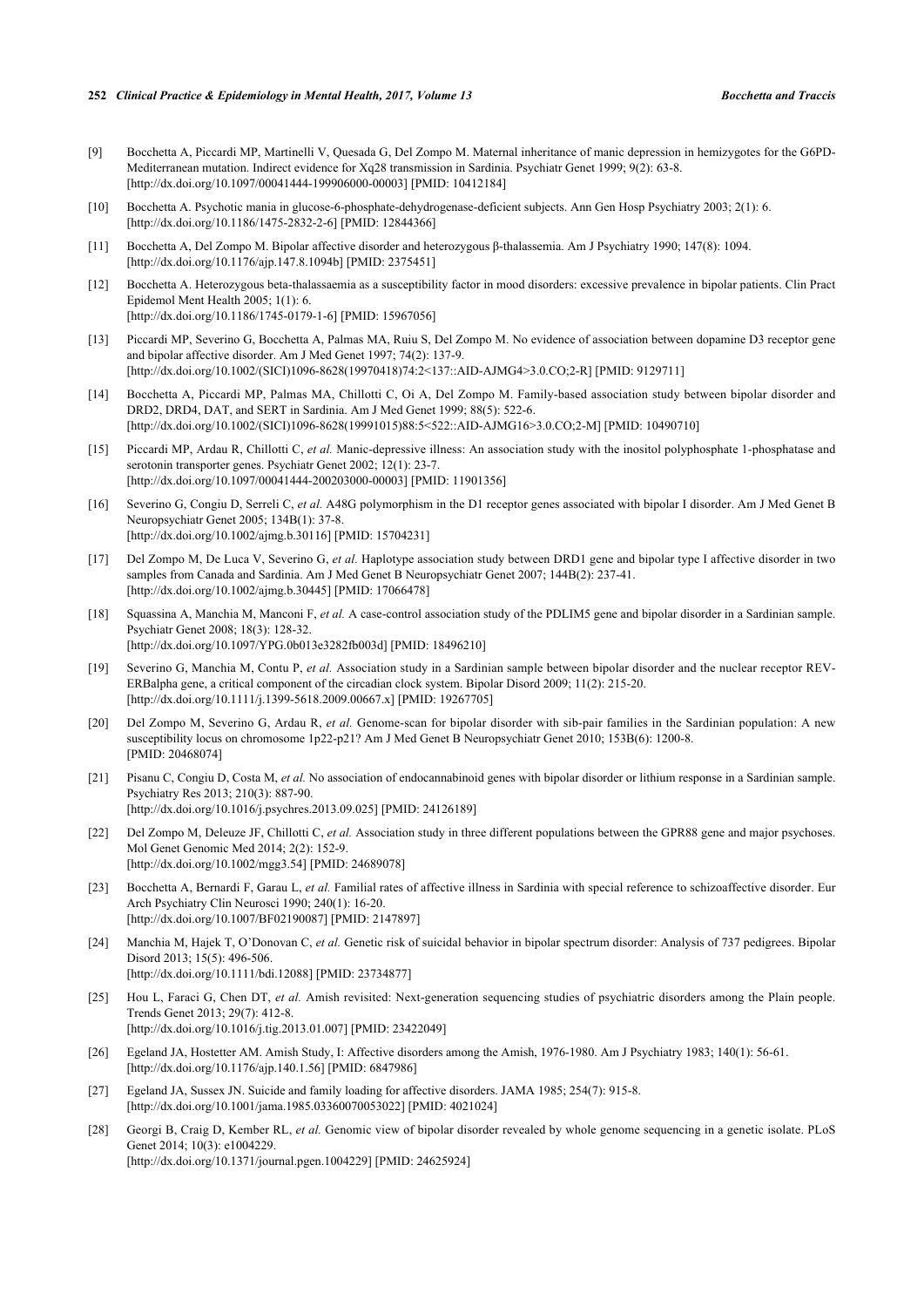- <span id="page-7-0"></span>[29] Strauss KA, Markx S, Georgi B, *et al.* A population-based study of KCNH7 p.Arg394His and bipolar spectrum disorder. Hum Mol Genet 2014; 23(23): 6395-406. [\[http://dx.doi.org/10.1093/hmg/ddu335](http://dx.doi.org/10.1093/hmg/ddu335)] [PMID: [24986916\]](http://www.ncbi.nlm.nih.gov/pubmed/24986916)
- <span id="page-7-1"></span>[30] Kember RL, Georgi B, Bailey-Wilson JE, Stambolian D, Paul SM, Bućan M. Copy number variants encompassing Mendelian disease genes in a large multigenerational family segregating bipolar disorder. BMC Genet 2015; 16: 27. [\[http://dx.doi.org/10.1186/s12863-015-0184-1\]](http://dx.doi.org/10.1186/s12863-015-0184-1) [PMID: [25887117](http://www.ncbi.nlm.nih.gov/pubmed/25887117)]
- <span id="page-7-2"></span>[31] Schulze TG, Buervenich S, Badner JA, *et al.* Loci on chromosomes 6q and 6p interact to increase susceptibility to bipolar affective disorder in the national institute of mental health genetics initiative pedigrees. Biol Psychiatry 2004; 56(1): 18-23. [\[http://dx.doi.org/10.1016/j.biopsych.2004.04.004\]](http://dx.doi.org/10.1016/j.biopsych.2004.04.004) [PMID: [15219468](http://www.ncbi.nlm.nih.gov/pubmed/15219468)]
- [32] Yamada K, Iwayama Y, Toyota T, *et al.* Association study of the KCNJ3 gene as a susceptibility candidate for schizophrenia in the Chinese population. Hum Genet 2012; 131(3): 443-51. [\[http://dx.doi.org/10.1007/s00439-011-1089-3\]](http://dx.doi.org/10.1007/s00439-011-1089-3) [PMID: [21927946](http://www.ncbi.nlm.nih.gov/pubmed/21927946)]
- <span id="page-7-3"></span>[33] Cross-Disorder Group of the Psychiatric Genomics Consortium. Identification of risk loci with shared effects on five major psychiatric disorders: A genome-wide analysis. Lancet 2013; 381(9875): 1371-9.
- <span id="page-7-4"></span>[34] Hawton K, van Heeringen K. Suicide. Lancet 2009; 373(9672): 1372-81. [\[http://dx.doi.org/10.1016/S0140-6736\(09\)60372-X\]](http://dx.doi.org/10.1016/S0140-6736(09)60372-X) [PMID: [19376453](http://www.ncbi.nlm.nih.gov/pubmed/19376453)]
- <span id="page-7-5"></span>[35] Windfuhr K, Kapur N. Suicide and mental illness: A clinical review of 15 years findings from the UK National Confidential Inquiry into Suicide. Br Med Bull 2011; 100: 101-21. [\[http://dx.doi.org/10.1093/bmb/ldr042](http://dx.doi.org/10.1093/bmb/ldr042)] [PMID: [21948337\]](http://www.ncbi.nlm.nih.gov/pubmed/21948337)
- <span id="page-7-6"></span>[36] Bostwick JM, Pankratz VS. Affective disorders and suicide risk: A reexamination. Am J Psychiatry 2000; 157(12): 1925-32. [\[http://dx.doi.org/10.1176/appi.ajp.157.12.1925](http://dx.doi.org/10.1176/appi.ajp.157.12.1925)] [PMID: [11097952\]](http://www.ncbi.nlm.nih.gov/pubmed/11097952)
- <span id="page-7-7"></span>[37] Hawton K, Sutton L, Haw C, Sinclair J, Harriss L. Suicide and attempted suicide in bipolar disorder: A systematic review of risk factors. J Clin Psychiatry 2005; 66(6): 693-704. [\[http://dx.doi.org/10.4088/JCP.v66n0604\]](http://dx.doi.org/10.4088/JCP.v66n0604) [PMID: [15960561](http://www.ncbi.nlm.nih.gov/pubmed/15960561)]
- <span id="page-7-8"></span>[38] Nordentoft M, Mortensen PB, Pedersen CB. Absolute risk of suicide after first hospital contact in mental disorder. Arch Gen Psychiatry 2011; 68(10): 1058-64. [\[http://dx.doi.org/10.1001/archgenpsychiatry.2011.113](http://dx.doi.org/10.1001/archgenpsychiatry.2011.113)] [PMID: [21969462](http://www.ncbi.nlm.nih.gov/pubmed/21969462)]
- <span id="page-7-9"></span>[39] Palmer BA, Pankratz VS, Bostwick JM. The lifetime risk of suicide in schizophrenia: A reexamination. Arch Gen Psychiatry 2005; 62(3): 247-53. [\[http://dx.doi.org/10.1001/archpsyc.62.3.247](http://dx.doi.org/10.1001/archpsyc.62.3.247)] [PMID: [15753237\]](http://www.ncbi.nlm.nih.gov/pubmed/15753237)
- <span id="page-7-10"></span>[40] Durkheim E. Le suicide: Etude de Sociologie Paris. Presses Universitaires de France 1930: 279-80.
- <span id="page-7-11"></span>[41] Hirsch JK. A review of the literature on rural suicide: risk and protective factors, incidence, and prevention. Crisis 2006; 27(4): 189-99. [\[http://dx.doi.org/10.1027/0227-5910.27.4.189](http://dx.doi.org/10.1027/0227-5910.27.4.189)] [PMID: [17219751](http://www.ncbi.nlm.nih.gov/pubmed/17219751)]
- <span id="page-7-12"></span>[42] Fontanella CA, Hiance-Steelesmith DL, Phillips GS, *et al.* Widening rural-urban disparities in youth suicides, United States, 1996-2010. JAMA Pediatr 2015; 169(5): 466-73. [\[http://dx.doi.org/10.1001/jamapediatrics.2014.3561](http://dx.doi.org/10.1001/jamapediatrics.2014.3561)] [PMID: [25751611](http://www.ncbi.nlm.nih.gov/pubmed/25751611)]
- <span id="page-7-13"></span>[43] Brenner B, Cheng D, Clark S, Camargo CA Jr. Positive association between altitude and suicide in 2584 U.S. counties. High Alt Med Biol 2011; 12(1): 31-5. [\[http://dx.doi.org/10.1089/ham.2010.1058\]](http://dx.doi.org/10.1089/ham.2010.1058) [PMID: [21214344](http://www.ncbi.nlm.nih.gov/pubmed/21214344)]
- [44] Kim N, Mickelson JB, Brenner BE, Haws CA, Yurgelun-Todd DA, Renshaw PF. Altitude, gun ownership, rural areas, and suicide. Am J Psychiatry 2011; 168(1): 49-54. [\[http://dx.doi.org/10.1176/appi.ajp.2010.10020289](http://dx.doi.org/10.1176/appi.ajp.2010.10020289)] [PMID: [20843869\]](http://www.ncbi.nlm.nih.gov/pubmed/20843869)
- <span id="page-7-14"></span>[45] Kim J, Choi N, Lee YJ, et al. High altitude remains associated with elevated suicide rates after adjusting for socioeconomic status: A study from South Korea. Psychiatry Investig 2014; 11(4): 492-4. [\[http://dx.doi.org/10.4306/pi.2014.11.4.492](http://dx.doi.org/10.4306/pi.2014.11.4.492)] [PMID: [25395983\]](http://www.ncbi.nlm.nih.gov/pubmed/25395983)
- <span id="page-7-15"></span>[46] Bocchetta A, Chillotti C, Carboni G, Oi A, Ponti M, Del Zompo M. Association of personal and familial suicide risk with low serum cholesterol concentration in male lithium patients. Acta Psychiatr Scand 2001; 104(1): 37-41. [\[http://dx.doi.org/10.1034/j.1600-0447.2001.00374.x\]](http://dx.doi.org/10.1034/j.1600-0447.2001.00374.x) [PMID: [11437748](http://www.ncbi.nlm.nih.gov/pubmed/11437748)]
- <span id="page-7-16"></span>[47] Loviselli A, Oppo A, Velluzzi F, *et al.* Independent expression of serological markers of thyroid autoimmunity and hepatitis virus C infection in the general population: results of a community-based study in north-western Sardinia. J Endocrinol Invest 1999; 22(9): 660-5. [\[http://dx.doi.org/10.1007/BF03343626\]](http://dx.doi.org/10.1007/BF03343626) [PMID: [10595828](http://www.ncbi.nlm.nih.gov/pubmed/10595828)]
- <span id="page-7-17"></span>[48] Bocchetta A, Tamburini G, Cavolina P, Serra A, Loviselli A, Piga M. Affective psychosis, Hashimoto's thyroiditis, and brain perfusion abnormalities: Case report. Clin Pract Epidemol Ment Health 2007; 3: 31. [\[http://dx.doi.org/10.1186/1745-0179-3-31\]](http://dx.doi.org/10.1186/1745-0179-3-31) [PMID: [18096026](http://www.ncbi.nlm.nih.gov/pubmed/18096026)]
- <span id="page-7-18"></span>[49] Bocchetta A, Traccis F, Mosca E, Serra A, Tamburini G, Loviselli A. Bipolar disorder and antithyroid antibodies: Review and case series. Int J Bipolar Disord 2016; 4(1): 5. [\[http://dx.doi.org/10.1186/s40345-016-0046-4\]](http://dx.doi.org/10.1186/s40345-016-0046-4) [PMID: [26869176](http://www.ncbi.nlm.nih.gov/pubmed/26869176)]